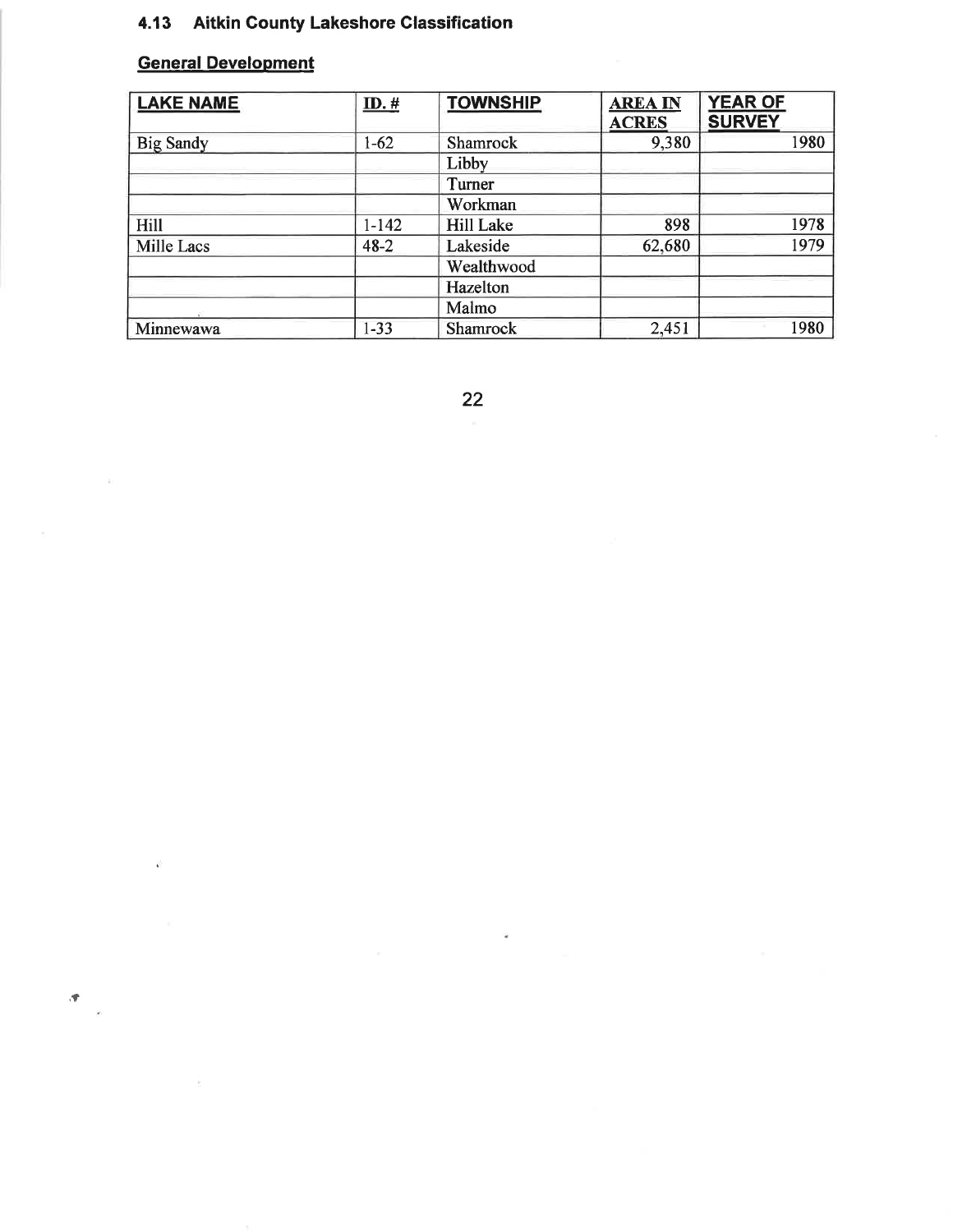# Recreational Development

| <b>SURVEY</b><br><b>ACRES</b><br>Aitkin<br>$1-40$<br>850<br>1981<br>Turner<br><b>Ball Bluff</b><br>$1 - 46$<br>Cornish<br>1978<br>185<br>58-138<br><b>Big Pine</b><br>1978<br>85<br>Wagner<br>Cedar<br>$1 - 209$<br>Farm Island<br>1,494<br>1978<br>Aitkin<br>Clear<br>$1 - 93$<br>Glen<br>590<br>1977<br>$1-96$<br>Glen<br>1978<br>Dam<br>633<br>Kimberly<br>Diamond<br>$1 - 171$<br>Farm Island<br>1977<br>80<br>Elm Island<br>$1 - 123$<br>656<br>Nordland<br>1978<br>Waukenabo<br>1977<br>Esquagamah<br>$1 - 147$<br>808<br><b>Unorg. 49-27</b><br>Farm Island<br>$1 - 159$<br>Hazelton<br>2,025<br>1978<br>Farm Island<br>Fleming<br>$1 - 105$<br>Fleming<br>326<br>1977<br>$1 - 42$<br>Turner<br>Glacier<br>139<br>1981<br>735<br>Gun<br>1-99<br>Fleming<br>1977<br>$1 - 161$<br>Hammal - (Bass)<br>Farm Island<br>393<br>1977<br>$1 - 170$<br><b>Hanging Kettle</b><br>Farm Island<br>1977<br>320<br>Hickory<br>$1 - 179$<br>Farm Island<br>183<br>1977<br>Horseshoe<br>$1 - 34$<br>252<br>1978<br>Shamrock<br>$1 - 22$<br>Island<br>281<br>1978<br>Haugen<br><b>Jenkins</b><br>$1 - 100$<br>1977<br>Fleming<br>127<br>$1 - 125$<br>1978<br>Lone<br>Nordland<br>437<br>1977<br>$1 - 89$<br>Glen<br>433<br>Long<br>$1 - 212$<br>Moulton<br><b>Unorg. 49-27</b><br>1977<br>199<br>$1 - 117$<br>Nordland<br>Nord<br>414<br>1978<br>Pine<br>$1-1$<br>391<br>1978<br>Wagner<br>$1 - 157$<br>Pine, Big<br>Hazelton<br>646<br>1978<br>Pine, Little<br>$1 - 176$<br>126<br>1977<br>Farm Island<br><b>Rabbit</b><br>$1 - 91$<br>1977<br>Glen<br>210<br>$1 - 77$<br>Rat<br>Workman<br>442<br>1981<br>Ripple<br>$1 - 146$<br>Nordland<br>676<br>1978<br>Farm Island<br>$1 - 72$<br>Rock<br>Jevne<br>366<br>1977<br>$1 - 23$<br>571<br>Round<br>Haugen<br>1978<br>Shamrock<br>$1 - 137$<br>Round<br>645<br>1977<br>Waukenabo<br>Round<br>$1 - 204$<br>Hazelton<br>536<br>1978 | <b>LAKE NAME</b>   | $ID.$ #  | <b>TOWNSHIP</b> | <b>AREA IN</b> | <b>YEAR OF</b> |
|--------------------------------------------------------------------------------------------------------------------------------------------------------------------------------------------------------------------------------------------------------------------------------------------------------------------------------------------------------------------------------------------------------------------------------------------------------------------------------------------------------------------------------------------------------------------------------------------------------------------------------------------------------------------------------------------------------------------------------------------------------------------------------------------------------------------------------------------------------------------------------------------------------------------------------------------------------------------------------------------------------------------------------------------------------------------------------------------------------------------------------------------------------------------------------------------------------------------------------------------------------------------------------------------------------------------------------------------------------------------------------------------------------------------------------------------------------------------------------------------------------------------------------------------------------------------------------------------------------------------------------------------------------------------------------------------------------------------------------------------------------------------------------------------------------------------------------------------------------------------------|--------------------|----------|-----------------|----------------|----------------|
|                                                                                                                                                                                                                                                                                                                                                                                                                                                                                                                                                                                                                                                                                                                                                                                                                                                                                                                                                                                                                                                                                                                                                                                                                                                                                                                                                                                                                                                                                                                                                                                                                                                                                                                                                                                                                                                                          |                    |          |                 |                |                |
|                                                                                                                                                                                                                                                                                                                                                                                                                                                                                                                                                                                                                                                                                                                                                                                                                                                                                                                                                                                                                                                                                                                                                                                                                                                                                                                                                                                                                                                                                                                                                                                                                                                                                                                                                                                                                                                                          |                    |          |                 |                |                |
|                                                                                                                                                                                                                                                                                                                                                                                                                                                                                                                                                                                                                                                                                                                                                                                                                                                                                                                                                                                                                                                                                                                                                                                                                                                                                                                                                                                                                                                                                                                                                                                                                                                                                                                                                                                                                                                                          |                    |          |                 |                |                |
|                                                                                                                                                                                                                                                                                                                                                                                                                                                                                                                                                                                                                                                                                                                                                                                                                                                                                                                                                                                                                                                                                                                                                                                                                                                                                                                                                                                                                                                                                                                                                                                                                                                                                                                                                                                                                                                                          |                    |          |                 |                |                |
|                                                                                                                                                                                                                                                                                                                                                                                                                                                                                                                                                                                                                                                                                                                                                                                                                                                                                                                                                                                                                                                                                                                                                                                                                                                                                                                                                                                                                                                                                                                                                                                                                                                                                                                                                                                                                                                                          |                    |          |                 |                |                |
|                                                                                                                                                                                                                                                                                                                                                                                                                                                                                                                                                                                                                                                                                                                                                                                                                                                                                                                                                                                                                                                                                                                                                                                                                                                                                                                                                                                                                                                                                                                                                                                                                                                                                                                                                                                                                                                                          |                    |          |                 |                |                |
|                                                                                                                                                                                                                                                                                                                                                                                                                                                                                                                                                                                                                                                                                                                                                                                                                                                                                                                                                                                                                                                                                                                                                                                                                                                                                                                                                                                                                                                                                                                                                                                                                                                                                                                                                                                                                                                                          |                    |          |                 |                |                |
|                                                                                                                                                                                                                                                                                                                                                                                                                                                                                                                                                                                                                                                                                                                                                                                                                                                                                                                                                                                                                                                                                                                                                                                                                                                                                                                                                                                                                                                                                                                                                                                                                                                                                                                                                                                                                                                                          |                    |          |                 |                |                |
|                                                                                                                                                                                                                                                                                                                                                                                                                                                                                                                                                                                                                                                                                                                                                                                                                                                                                                                                                                                                                                                                                                                                                                                                                                                                                                                                                                                                                                                                                                                                                                                                                                                                                                                                                                                                                                                                          |                    |          |                 |                |                |
|                                                                                                                                                                                                                                                                                                                                                                                                                                                                                                                                                                                                                                                                                                                                                                                                                                                                                                                                                                                                                                                                                                                                                                                                                                                                                                                                                                                                                                                                                                                                                                                                                                                                                                                                                                                                                                                                          |                    |          |                 |                |                |
|                                                                                                                                                                                                                                                                                                                                                                                                                                                                                                                                                                                                                                                                                                                                                                                                                                                                                                                                                                                                                                                                                                                                                                                                                                                                                                                                                                                                                                                                                                                                                                                                                                                                                                                                                                                                                                                                          |                    |          |                 |                |                |
|                                                                                                                                                                                                                                                                                                                                                                                                                                                                                                                                                                                                                                                                                                                                                                                                                                                                                                                                                                                                                                                                                                                                                                                                                                                                                                                                                                                                                                                                                                                                                                                                                                                                                                                                                                                                                                                                          |                    |          |                 |                |                |
|                                                                                                                                                                                                                                                                                                                                                                                                                                                                                                                                                                                                                                                                                                                                                                                                                                                                                                                                                                                                                                                                                                                                                                                                                                                                                                                                                                                                                                                                                                                                                                                                                                                                                                                                                                                                                                                                          |                    |          |                 |                |                |
|                                                                                                                                                                                                                                                                                                                                                                                                                                                                                                                                                                                                                                                                                                                                                                                                                                                                                                                                                                                                                                                                                                                                                                                                                                                                                                                                                                                                                                                                                                                                                                                                                                                                                                                                                                                                                                                                          |                    |          |                 |                |                |
|                                                                                                                                                                                                                                                                                                                                                                                                                                                                                                                                                                                                                                                                                                                                                                                                                                                                                                                                                                                                                                                                                                                                                                                                                                                                                                                                                                                                                                                                                                                                                                                                                                                                                                                                                                                                                                                                          |                    |          |                 |                |                |
|                                                                                                                                                                                                                                                                                                                                                                                                                                                                                                                                                                                                                                                                                                                                                                                                                                                                                                                                                                                                                                                                                                                                                                                                                                                                                                                                                                                                                                                                                                                                                                                                                                                                                                                                                                                                                                                                          |                    |          |                 |                |                |
|                                                                                                                                                                                                                                                                                                                                                                                                                                                                                                                                                                                                                                                                                                                                                                                                                                                                                                                                                                                                                                                                                                                                                                                                                                                                                                                                                                                                                                                                                                                                                                                                                                                                                                                                                                                                                                                                          |                    |          |                 |                |                |
|                                                                                                                                                                                                                                                                                                                                                                                                                                                                                                                                                                                                                                                                                                                                                                                                                                                                                                                                                                                                                                                                                                                                                                                                                                                                                                                                                                                                                                                                                                                                                                                                                                                                                                                                                                                                                                                                          |                    |          |                 |                |                |
|                                                                                                                                                                                                                                                                                                                                                                                                                                                                                                                                                                                                                                                                                                                                                                                                                                                                                                                                                                                                                                                                                                                                                                                                                                                                                                                                                                                                                                                                                                                                                                                                                                                                                                                                                                                                                                                                          |                    |          |                 |                |                |
|                                                                                                                                                                                                                                                                                                                                                                                                                                                                                                                                                                                                                                                                                                                                                                                                                                                                                                                                                                                                                                                                                                                                                                                                                                                                                                                                                                                                                                                                                                                                                                                                                                                                                                                                                                                                                                                                          |                    |          |                 |                |                |
|                                                                                                                                                                                                                                                                                                                                                                                                                                                                                                                                                                                                                                                                                                                                                                                                                                                                                                                                                                                                                                                                                                                                                                                                                                                                                                                                                                                                                                                                                                                                                                                                                                                                                                                                                                                                                                                                          |                    |          |                 |                |                |
|                                                                                                                                                                                                                                                                                                                                                                                                                                                                                                                                                                                                                                                                                                                                                                                                                                                                                                                                                                                                                                                                                                                                                                                                                                                                                                                                                                                                                                                                                                                                                                                                                                                                                                                                                                                                                                                                          |                    |          |                 |                |                |
|                                                                                                                                                                                                                                                                                                                                                                                                                                                                                                                                                                                                                                                                                                                                                                                                                                                                                                                                                                                                                                                                                                                                                                                                                                                                                                                                                                                                                                                                                                                                                                                                                                                                                                                                                                                                                                                                          |                    |          |                 |                |                |
|                                                                                                                                                                                                                                                                                                                                                                                                                                                                                                                                                                                                                                                                                                                                                                                                                                                                                                                                                                                                                                                                                                                                                                                                                                                                                                                                                                                                                                                                                                                                                                                                                                                                                                                                                                                                                                                                          |                    |          |                 |                |                |
|                                                                                                                                                                                                                                                                                                                                                                                                                                                                                                                                                                                                                                                                                                                                                                                                                                                                                                                                                                                                                                                                                                                                                                                                                                                                                                                                                                                                                                                                                                                                                                                                                                                                                                                                                                                                                                                                          |                    |          |                 |                |                |
|                                                                                                                                                                                                                                                                                                                                                                                                                                                                                                                                                                                                                                                                                                                                                                                                                                                                                                                                                                                                                                                                                                                                                                                                                                                                                                                                                                                                                                                                                                                                                                                                                                                                                                                                                                                                                                                                          |                    |          |                 |                |                |
|                                                                                                                                                                                                                                                                                                                                                                                                                                                                                                                                                                                                                                                                                                                                                                                                                                                                                                                                                                                                                                                                                                                                                                                                                                                                                                                                                                                                                                                                                                                                                                                                                                                                                                                                                                                                                                                                          |                    |          |                 |                |                |
|                                                                                                                                                                                                                                                                                                                                                                                                                                                                                                                                                                                                                                                                                                                                                                                                                                                                                                                                                                                                                                                                                                                                                                                                                                                                                                                                                                                                                                                                                                                                                                                                                                                                                                                                                                                                                                                                          |                    |          |                 |                |                |
|                                                                                                                                                                                                                                                                                                                                                                                                                                                                                                                                                                                                                                                                                                                                                                                                                                                                                                                                                                                                                                                                                                                                                                                                                                                                                                                                                                                                                                                                                                                                                                                                                                                                                                                                                                                                                                                                          |                    |          |                 |                |                |
|                                                                                                                                                                                                                                                                                                                                                                                                                                                                                                                                                                                                                                                                                                                                                                                                                                                                                                                                                                                                                                                                                                                                                                                                                                                                                                                                                                                                                                                                                                                                                                                                                                                                                                                                                                                                                                                                          |                    |          |                 |                |                |
|                                                                                                                                                                                                                                                                                                                                                                                                                                                                                                                                                                                                                                                                                                                                                                                                                                                                                                                                                                                                                                                                                                                                                                                                                                                                                                                                                                                                                                                                                                                                                                                                                                                                                                                                                                                                                                                                          |                    |          |                 |                |                |
|                                                                                                                                                                                                                                                                                                                                                                                                                                                                                                                                                                                                                                                                                                                                                                                                                                                                                                                                                                                                                                                                                                                                                                                                                                                                                                                                                                                                                                                                                                                                                                                                                                                                                                                                                                                                                                                                          |                    |          |                 |                |                |
|                                                                                                                                                                                                                                                                                                                                                                                                                                                                                                                                                                                                                                                                                                                                                                                                                                                                                                                                                                                                                                                                                                                                                                                                                                                                                                                                                                                                                                                                                                                                                                                                                                                                                                                                                                                                                                                                          |                    |          |                 |                |                |
|                                                                                                                                                                                                                                                                                                                                                                                                                                                                                                                                                                                                                                                                                                                                                                                                                                                                                                                                                                                                                                                                                                                                                                                                                                                                                                                                                                                                                                                                                                                                                                                                                                                                                                                                                                                                                                                                          |                    |          |                 |                |                |
|                                                                                                                                                                                                                                                                                                                                                                                                                                                                                                                                                                                                                                                                                                                                                                                                                                                                                                                                                                                                                                                                                                                                                                                                                                                                                                                                                                                                                                                                                                                                                                                                                                                                                                                                                                                                                                                                          |                    |          |                 |                |                |
|                                                                                                                                                                                                                                                                                                                                                                                                                                                                                                                                                                                                                                                                                                                                                                                                                                                                                                                                                                                                                                                                                                                                                                                                                                                                                                                                                                                                                                                                                                                                                                                                                                                                                                                                                                                                                                                                          |                    |          |                 |                |                |
|                                                                                                                                                                                                                                                                                                                                                                                                                                                                                                                                                                                                                                                                                                                                                                                                                                                                                                                                                                                                                                                                                                                                                                                                                                                                                                                                                                                                                                                                                                                                                                                                                                                                                                                                                                                                                                                                          |                    |          |                 |                |                |
|                                                                                                                                                                                                                                                                                                                                                                                                                                                                                                                                                                                                                                                                                                                                                                                                                                                                                                                                                                                                                                                                                                                                                                                                                                                                                                                                                                                                                                                                                                                                                                                                                                                                                                                                                                                                                                                                          |                    |          |                 |                |                |
|                                                                                                                                                                                                                                                                                                                                                                                                                                                                                                                                                                                                                                                                                                                                                                                                                                                                                                                                                                                                                                                                                                                                                                                                                                                                                                                                                                                                                                                                                                                                                                                                                                                                                                                                                                                                                                                                          |                    |          |                 |                |                |
|                                                                                                                                                                                                                                                                                                                                                                                                                                                                                                                                                                                                                                                                                                                                                                                                                                                                                                                                                                                                                                                                                                                                                                                                                                                                                                                                                                                                                                                                                                                                                                                                                                                                                                                                                                                                                                                                          |                    |          |                 |                |                |
|                                                                                                                                                                                                                                                                                                                                                                                                                                                                                                                                                                                                                                                                                                                                                                                                                                                                                                                                                                                                                                                                                                                                                                                                                                                                                                                                                                                                                                                                                                                                                                                                                                                                                                                                                                                                                                                                          | <b>Sandy River</b> | $1 - 60$ | Workman         | 368            | 1980           |
| Shamrock                                                                                                                                                                                                                                                                                                                                                                                                                                                                                                                                                                                                                                                                                                                                                                                                                                                                                                                                                                                                                                                                                                                                                                                                                                                                                                                                                                                                                                                                                                                                                                                                                                                                                                                                                                                                                                                                 |                    |          |                 |                |                |
| $1 - 115$<br>Section 10-(Wladimiraf)<br>Nordland<br>440<br>1978                                                                                                                                                                                                                                                                                                                                                                                                                                                                                                                                                                                                                                                                                                                                                                                                                                                                                                                                                                                                                                                                                                                                                                                                                                                                                                                                                                                                                                                                                                                                                                                                                                                                                                                                                                                                          |                    |          |                 |                |                |
| Section 12<br>$1 - 120$<br>Nordland<br>167<br>1978                                                                                                                                                                                                                                                                                                                                                                                                                                                                                                                                                                                                                                                                                                                                                                                                                                                                                                                                                                                                                                                                                                                                                                                                                                                                                                                                                                                                                                                                                                                                                                                                                                                                                                                                                                                                                       |                    |          |                 |                |                |
| Sissabagamah<br>$1-129$<br>Nordland<br>386<br>1981                                                                                                                                                                                                                                                                                                                                                                                                                                                                                                                                                                                                                                                                                                                                                                                                                                                                                                                                                                                                                                                                                                                                                                                                                                                                                                                                                                                                                                                                                                                                                                                                                                                                                                                                                                                                                       |                    |          |                 |                |                |
| Spencer                                                                                                                                                                                                                                                                                                                                                                                                                                                                                                                                                                                                                                                                                                                                                                                                                                                                                                                                                                                                                                                                                                                                                                                                                                                                                                                                                                                                                                                                                                                                                                                                                                                                                                                                                                                                                                                                  |                    |          |                 |                |                |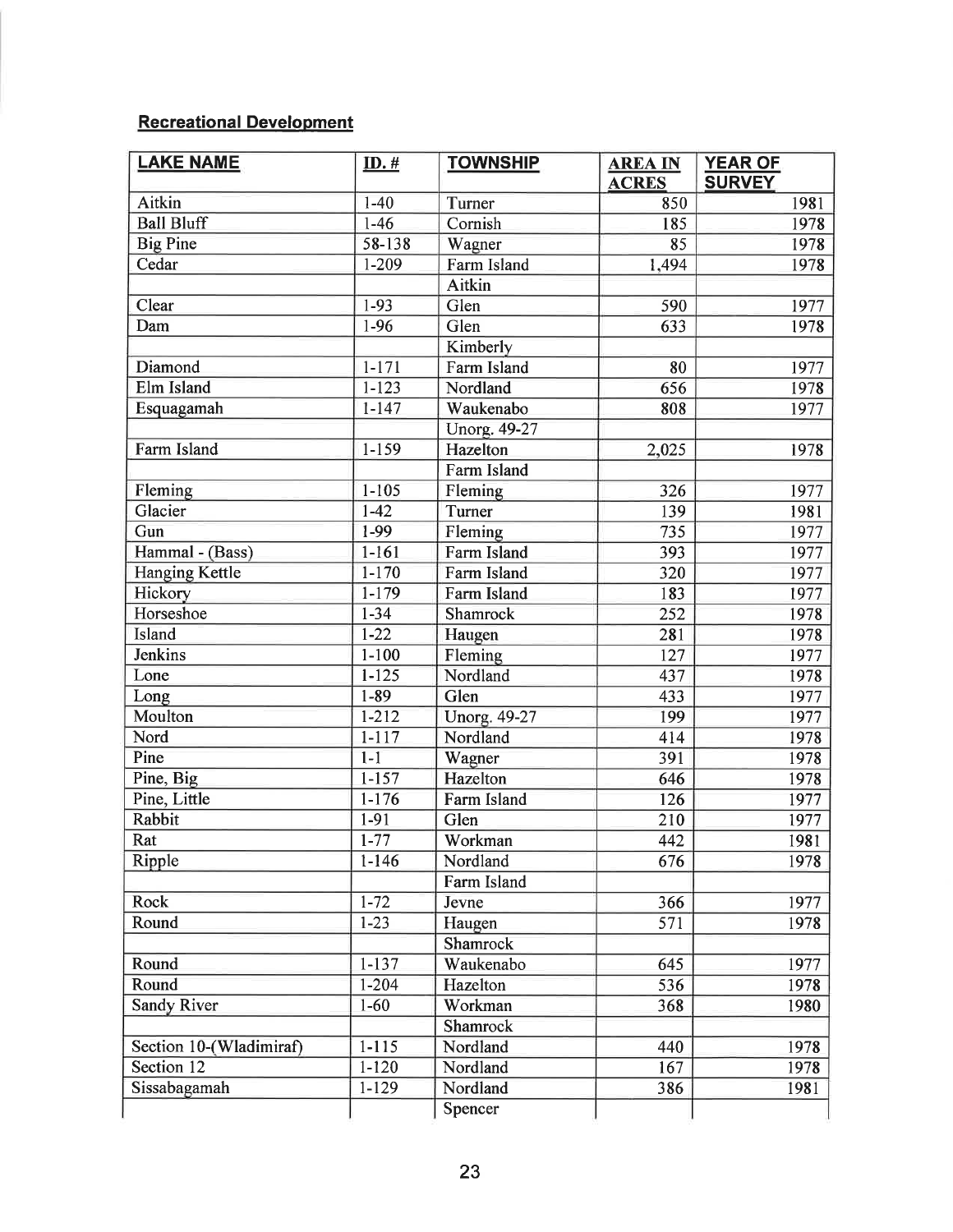# Recreational Development (Continued)

| <b>LAKE NAME</b>     | ID.#      | <b>TOWNSHIP</b>   | <b>AREA IN</b> | <b>YEAR OF</b> |
|----------------------|-----------|-------------------|----------------|----------------|
|                      |           |                   | <b>ACRES</b>   | <b>SURVEY</b>  |
| Spirit               | $1 - 178$ | Farm Island       | 523            | 1977           |
| Sugar                | $1 - 87$  | Malmo             | 466            | 1977           |
|                      |           | Glen              |                |                |
| Sunset               | $1 - 208$ | Farm Island       | 135            | 1978           |
| Tame Fish            | $18-2$    | Hazelton          | 16             | 1981           |
| Thornton - (Thorton) | $1 - 174$ | Farm Island       | 186            | 1977           |
| Townline             | $1 - 207$ | Farm Island       | 135            | 1977           |
| Vanduse              | $1 - 58$  | <b>Ball Bluff</b> | 233            | 1978           |
| Waukenabo            | $1 - 136$ | Waukenabo         | 819            | 1977           |
| Wilkins              | $1 - 102$ | Fleming           | 366            | 1977           |

## **Natural Environment**

| <b>LAKE NAME</b>    | $ID.$ #   | <b>TOWNSHIP</b>     | <b>AREA IN</b>  | <b>YEAR OF</b> |
|---------------------|-----------|---------------------|-----------------|----------------|
|                     |           |                     | <b>ACRES</b>    | <b>SURVEY</b>  |
| Anderson            | $1 - 31$  | Shamrock            | 97              | 1981           |
| Anderson            | $1 - 177$ | Farm Island         | $\overline{20}$ | 1981           |
| Apple               | $1 - 180$ | Farm Island         | $\overline{27}$ | 1981           |
| Avenue              | $1 - 191$ | Unorg. 29-27        | 29              | 1981           |
| <b>Bachelor</b>     | $1 - 169$ | Farm Island         | $\overline{80}$ | 1981           |
| <b>Bass</b>         | $1 - 63$  | Turner              | 94              | 1981           |
|                     |           | Libby               |                 |                |
| <b>Bass</b>         | $1 - 183$ | Aitkin              | 53              | 1981           |
| <b>Bass</b>         | $1 - 73$  | Jevne               | 60              | 1977           |
| <b>Bass</b>         | 1-195     | <b>Unorg.</b> 50-27 | 123             | 1981           |
|                     |           | <b>Unorg.</b> 51-27 |                 |                |
| Bay                 | $1-49$    | Cornish             | 60              | 1981           |
| <b>Bear</b>         | $1 - 64$  | Idun                | 127             | 1978           |
| $Bible - (Hill)$    | $1 - 144$ | <b>Hill Lake</b>    | $\overline{21}$ | 1981           |
| <b>Birch</b>        | $1 - 206$ | Hazelton            | 231             | 1981           |
| <b>Blackface</b>    | $1 - 45$  | Cornish             | 85              | 1981           |
| <b>Black Shadow</b> | $1 - 165$ | Farm Island         | 29              | 1981           |
| <b>Blackwater</b>   | $1 - 198$ | Unorg. 51-27        | 29              | 1981           |
| <b>Blind</b>        | $1 - 188$ | <b>Unorg. 48-27</b> | 323             | 1981           |
| <b>Blue</b>         | $1 - 181$ | <b>Farm Island</b>  | 53              | 1981           |
|                     |           | Aitkin              |                 |                |
| <b>Boot</b>         | $1 - 55$  | Cornish             | 77              | 1981           |
| <b>Brown</b>        | $1 - 78$  | Workman             | $\overline{97}$ | 1981           |
| <b>Brown</b>        | $1 - 210$ | Libby               |                 |                |
| Camp                | $1 - 32$  | Shamrock            | 23              | 1981           |
| Camp                | $1-98$    | Kimberly            | 127             | 1981           |
| Camp                | $1 - 155$ | Hazelton            | 60              | 1981           |
| Carlson             | $1 - 166$ | Farm Island         | 33              | 1981           |
| Cartie - (Kruny)    | $1 - 189$ | <b>Unorg. 48-27</b> | 27              | 1981           |
| Cedar               | $1 - 65$  | Idun                | 260             | 1978           |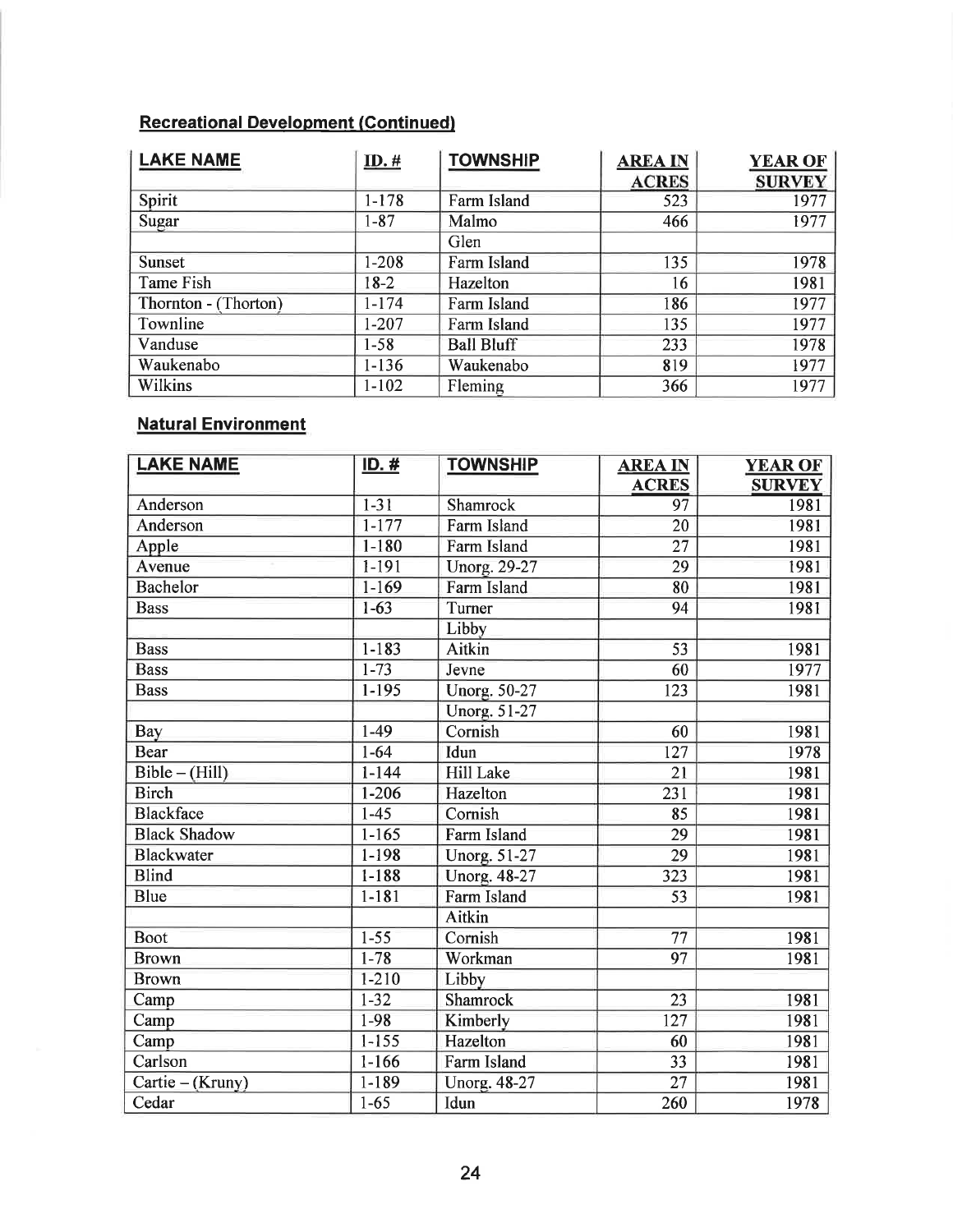## Natural Environment (Gontinued)

| <b>LAKE NAME</b>           | $ID.$ #   | <b>TOWNSHIP</b>   | <b>AREA IN</b>     | <b>YEAR OF</b>        |
|----------------------------|-----------|-------------------|--------------------|-----------------------|
| Chamberlin - (Chamberline) | $1 - 145$ | <b>Hill Lake</b>  | <b>ACRES</b><br>11 | <b>SURVEY</b><br>1981 |
| Christmas                  | $1 - 164$ | Farm Island       | 50                 | 1981                  |
| Clear                      | $1 - 106$ | Logan             | $\overline{123}$   | 1981                  |
| Coon                       | $1 - 211$ | Unorg. 48-27      | 47                 | 1981                  |
| Cranberry                  | $1 - 11$  | Clark             | 19                 | 1981                  |
| Cranberry                  | $1 - 152$ | Hazelton          | 47                 | 1981                  |
| Cranberry                  | $1 - 202$ | Unorg. 52-27      | 130                | 1981                  |
| Cutaway                    | $1 - 56$  | Cornish           | 123                | 1981                  |
| Davis                      | $1 - 71$  | Jevne             | 150                | 1977                  |
| Deer                       | $1 - 86$  | Malmo             | 47                 | 1981                  |
| Dogfish                    | $1 - 185$ | Aitkin            | 43                 | 1981                  |
| Douglas                    | $1-9$     | Clark             | 75                 | 1981                  |
| Dummer                     | $1 - 175$ | Farm Island       | $\overline{37}$    | 1981                  |
| Dutch                      | $1 - 3$   | Salo              | 47                 | 1981                  |
| Edna                       | $1 - 213$ | Unorg. 50-27      | 220                | 1981                  |
| Edquist                    | $1 - 119$ | Nordland          | 43                 | 1981                  |
| Flowage, (Sandy)           | $1 - 61$  | Shamrock          | 720                | 1980                  |
| Four                       | $1 - 116$ | Farm Island       | 47                 | 1981                  |
| French                     | $1 - 104$ | Fleming           | 155                | 1977                  |
| Gregg                      | $1 - 158$ | Hazelton          | $\overline{27}$    | 1981                  |
| Hansen - (Hanson)          | $1 - 132$ | Spencer           | 200                | 1981                  |
| Hay                        | $1-59$    | <b>Ball Bluff</b> | 133                | 1981                  |
| Hill                       | $1 - 168$ | Farm Island       | 23                 | 1981                  |
| <b>Holy Water</b>          | $1 - 201$ | Unorg. 52-27      | 100                | 1981                  |
| Horseshoe                  | $1 - 154$ | Hazelton          | 53                 | 1981                  |
| Jay                        | $1 - 7$   | Clark             | 12                 | 1981                  |
| Johnson                    | $1 - 94$  | Glen              | 20                 | 1981                  |
| Johnson                    | $1 - 131$ | Spencer           | 27                 | 1981                  |
| Kangas                     | $1 - 139$ | Macville          | $\overline{52}$    | 1981                  |
| Kelly                      | $1 - 13$  | <b>Clark</b>      | 15                 | 1981                  |
| Kingsley Pothole           | $1 - 138$ | Unorg. 50-26      | 33                 | 1981                  |
| Lagoon                     | $1 - 79$  | Libby             | 23                 | 1981                  |
| Landgren                   | $1 - 172$ | Farm Island       | 27                 | 1981                  |
| Langs                      | $1 - 108$ | Unorg. 52-25      | 43                 | 1981                  |
| Laurel                     | $1 - 153$ | Hazelton          | 28                 | 1981                  |
| Libby                      | $1 - 80$  | Libby             | 77                 | 1981                  |
| Lily                       | $1 - 88$  | Glen              | 50                 | 1981                  |
| Lily                       | $1 - 187$ | Aitkin            | 20                 | 1981                  |
| Linde                      | $1 - 121$ | Nordland          | 30                 | 1981                  |
| $Lingroth - (Lindgroth)$   | $1 - 128$ | Nordland          | 83                 | 1978                  |
| Little Ball Bluff          | $1 - 57$  | Cornish           | 37                 | 1978                  |
|                            |           | <b>Ball Bluff</b> |                    |                       |
| Little Blackface           | $1 - 48$  | Cornish           | 30                 | 1981                  |
| Little McKinney - (Upper   | $1 - 197$ | Unorg. 51-27      | 26                 | 1981                  |
| McKinney)                  |           |                   |                    |                       |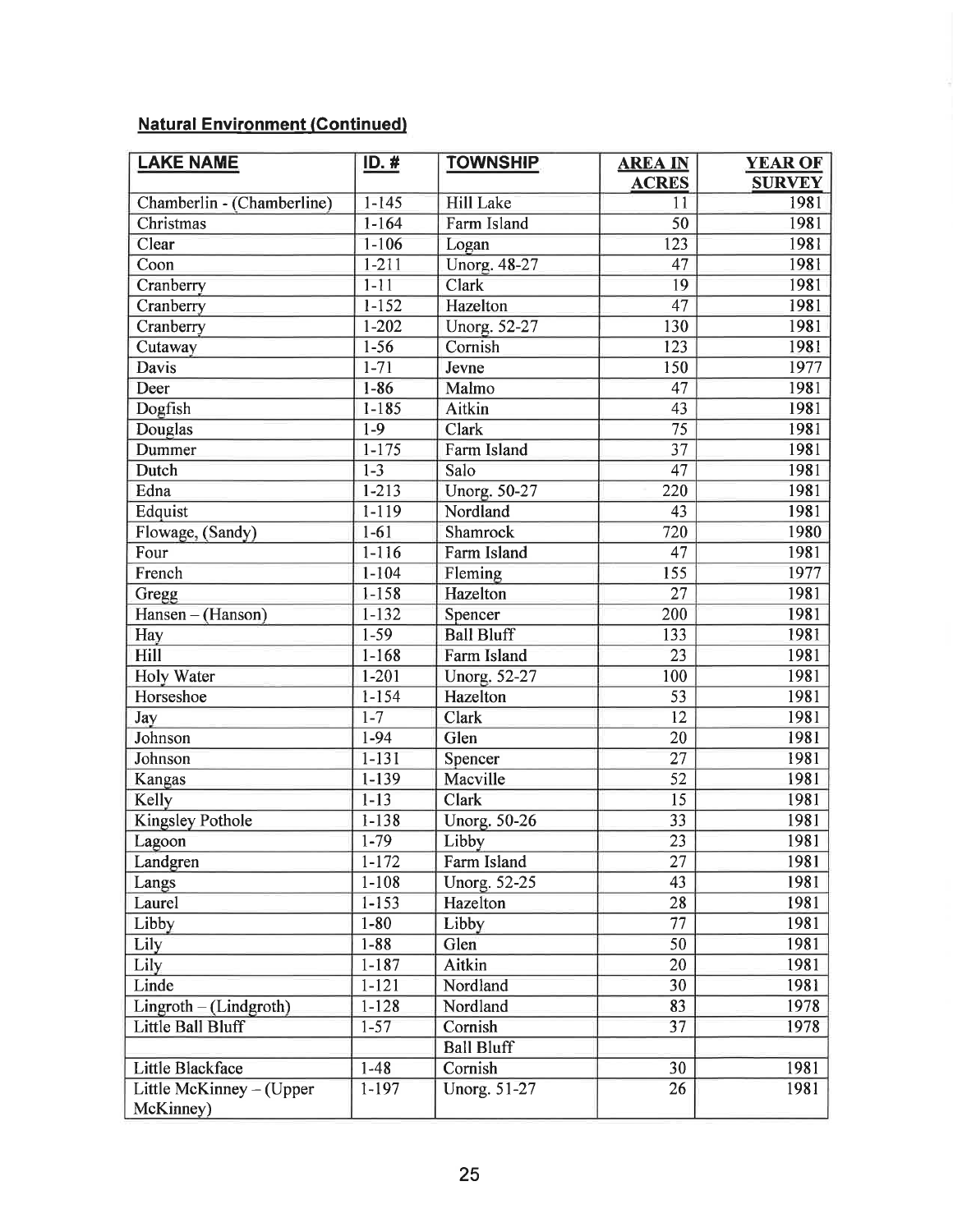## **Natural Environment (Continued)**

| <b>LAKE NAME</b>        | $ID.$ #   | <b>TOWNSHIP</b>     | <b>AREA IN</b>  | <b>YEAR OF</b> |
|-------------------------|-----------|---------------------|-----------------|----------------|
|                         |           |                     | <b>ACRES</b>    | <b>SURVEY</b>  |
| <b>Little Prairie</b>   | $1 - 16$  | <b>Balsam</b>       | 78              | 1981           |
| <b>Little Red Horse</b> | $1 - 52$  | Cornish             | 30              | 1981           |
| <b>Little Sheriff</b>   | $1 - 26$  | Spalding            | 43              | 1981           |
| Little Spruce           | $1 - 150$ | Hazelton            | 40              | 1981           |
| Long                    | $1 - 47$  | Cornish             | 30              | 1981           |
| Long                    | $1 - 101$ | Fleming             | 40              | 1981           |
| Long                    | $1 - 173$ | Farm Island         | 50              | 1981           |
| $Loop - (Towpline)$     | $1 - 24$  | <b>Balsam</b>       | $\overline{32}$ | 1981           |
| $Mallard - (Rice)$      | $1 - 149$ | Hazelton            | 354             | 1981           |
| Mandy                   | $1 - 68$  | Unorg. 47-24        | 107             | 1981           |
| McKinney                | $1 - 199$ | <b>Unorg. 51-27</b> | 65              | 1981           |
| Monson - (Sjodin)       | $1 - 126$ | Nordland            | 50              | 1981           |
| Moose                   | $1 - 140$ | Macville            | 148             | 1981           |
| Mud                     | $1-6$     | Clark               | 15              | 1981           |
| Mud                     | $1-29$    | McGregor            | 484             | 1981           |
| Mud                     | $1 - 35$  | Shamrock            | 65              | 1981           |
| Mud                     | $1 - 194$ | Unorg. 50-27        | 135             | 1981           |
| Muskeg                  | $1 - 193$ | <b>Unorg. 50-27</b> | 29              | 1981           |
| Nelson                  | $1 - 10$  | Clark               | 71              | 1981           |
| Newstrom                | $1-97$    | Kimberly            | $\overline{97}$ | 1981           |
| Olds                    | $1 - 192$ | <b>Unorg. 50-26</b> | 26              | 1981           |
| $Olson - (Ripple)$      | $1 - 133$ | Spencer             | 17              | 1981           |
| Otter                   | $1 - 196$ | <b>Unorg. 50-27</b> | 135             | 1981           |
|                         |           | Unorg. 51-27        |                 |                |
| Oxbow                   | $1 - 81$  | Verdon              | 36              | 1981           |
| Packer                  | $1 - 135$ | Waukenabo           | 20              | 1981           |
| Perkins                 | $1 - 130$ | Spencer             | 20              | 1981           |
| Perry                   | $1 - 143$ | <b>Hill Lake</b>    | $\overline{24}$ | 1981           |
| Pickerel                | $1 - 182$ | Aitkin              | 107             | 1981           |
| Pine Island $-$ (Pine)  | $1 - 167$ | Farm Island         | 60              | 1981           |
| Poor Farm               | $1 - 184$ | Aitkin              | 28              | 1981           |
| Porcupine               | $1 - 66$  | <b>Unorg. 45-24</b> | $\overline{53}$ | 1981           |
| Portage                 | $1-69$    | Unorg. 47-24        | 387             | 1977           |
|                         |           | Jevne               |                 |                |
| Previs                  | $1 - 141$ | <b>Hill Lake</b>    | 17              | 1981           |
| Raspberry               | $1 - 118$ | Nordland            | 27              | 1981           |
| <b>Rat House</b>        | $1 - 53$  | Cornish             | 122             | 1981           |
| Red                     | $1 - 107$ | Logan               | 97              | 1981           |
| Remote                  | $1 - 38$  | Turner              | 135             | 1981           |
|                         | $1-39$    | Turner              | 14              | 1981           |
| Rice                    | $1-5$     | Salo                | 83              | 1981           |
|                         |           | Clark               |                 |                |
| Rice                    | $1-30$    | McGregor            | 333             | 1981           |
| Rice                    | $1 - 67$  | Lee                 | 4,422           | 1981           |
|                         |           | Unorg. 47-24        |                 |                |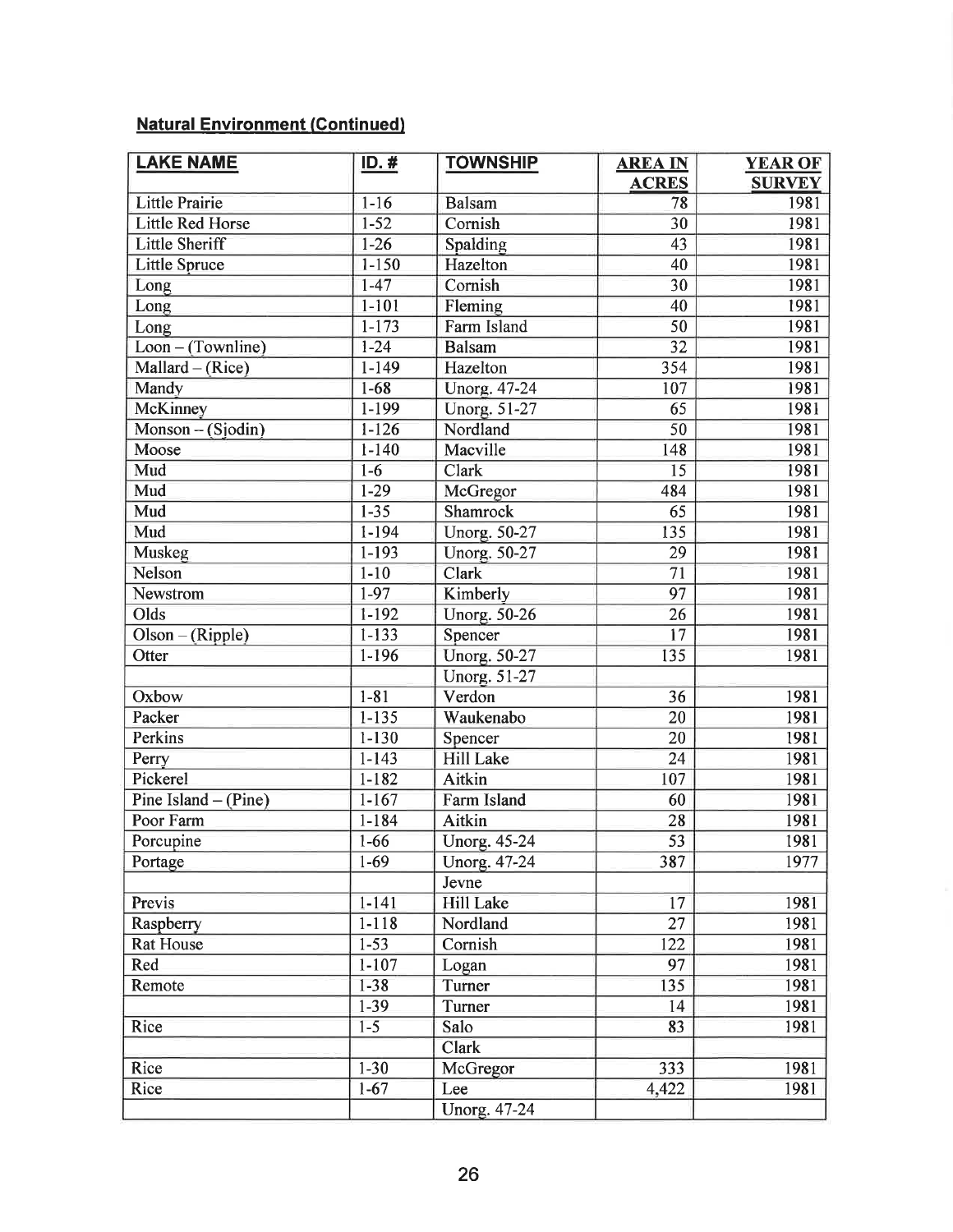## Natural Environment (Continued)

| <b>LAKE NAME</b>   | <u>ID. #</u> | <b>TOWNSHIP</b>     | <b>AREA IN</b>  | <b>YEAR OF</b> |
|--------------------|--------------|---------------------|-----------------|----------------|
|                    |              |                     | <b>ACRES</b>    | <b>SURVEY</b>  |
| Round              | $1 - 70$     | Jevne               | 188             | 1977           |
| <b>Sanders</b>     | $1 - 205$    | Hazelton            | 36              | 1981           |
| Sandabacka         | $1-4$        | Salo                | 30              | 1981           |
| <b>Sanders</b>     | $1 - 76$     | Workman             | $\overline{55}$ | 1981           |
| Savanna            | $1 - 14$     | <b>Balsam</b>       | 90              | 1981           |
| Section 25         | $1 - 127$    | Nordland            | 48              | 1981           |
| Seth               | $1 - 116$    | Nordland            | 133             | 1981           |
| Sheriff            | $1 - 27$     | Spalding            | 97              | 1981           |
| Shovel             | $1 - 200$    | <b>Unorg. 51-27</b> | 230             | 1981           |
|                    |              | <b>Unorg. 52-27</b> |                 |                |
| Shumway            | $1 - 15$     | <b>Balsam</b>       | 27              | 1981           |
| <b>Sitas</b>       | $1 - 134$    | Waukenabo           | 103             | 1981           |
| <b>Sixteen</b>     | $1 - 124$    | Nordland            | 20              | 1981           |
| Spectacle          | $1 - 156$    | Hazelton            | 107             | 1981           |
| <b>Split Rock</b>  | $1 - 2$      | <b>Unorg. 45-22</b> | 27              | 1981           |
| Spring             | $1 - 90$     | Glen                | 30              | 1981           |
| Spruce             | $1 - 8$      | Clark               | 26              | 1981           |
| Spruce             | $1 - 151$    | Hazelton            | 80              | 1981           |
| <b>Starry</b>      | $1 - 190$    | Unorg. 49-27        | 84              | 1981           |
| Starvation         | $1 - 28$     | Spalding            | 81              | 1981           |
| Stony              | $1 - 17$     | <b>Balsam</b>       | 52              | 1981           |
| <b>Studhorse</b>   | $1 - 110$    | Unorg. 52-25        | 63              | 1981           |
| Swamp              | $1-92$       | Glen                | 276             | 1981           |
| Sweetman - (Dagle) | $1 - 122$    | Nordland            | 30              | 1981           |
| Tarr               | $1 - 186$    | Aitkin              | 25              | 1981           |
| Taylor             | $1 - 109$    | Unorg. 52-25        | $\overline{53}$ | 1981           |
| Taylor             | $1 - 163$    | Farm Island         | 50              | 1981           |
| Terry              | 18-162       | <b>Unorg. 48-27</b> | $\overline{32}$ | 1981           |
| <b>Third Guide</b> | $11 - 1$     | <b>Unorg. 52-27</b> | 19              | 1981           |
| Thirty-One         | $1 - 114$    | Glen                | 40              | 1981           |
|                    |              | Nordland            |                 |                |
| Three              | $1 - 160$    | Farm Island         | 107             | 1981           |
| Tiesen             | $1 - 44$     | Turner              | 30              | 1981           |
|                    |              | Turner              |                 |                |
| Townline           | $1 - 83$     | Jevne               | 80              | 1977           |
|                    |              | Fleming             |                 |                |
| Turner             | $1 - 74$     | Jevne               | 63              | 1981           |
| Turtle             | $1 - 113$    | Glen                | 53              | 1981           |
|                    |              | Nordland            |                 |                |
| Twenty             | $1 - 85$     | Malmo               | 153             | 1981           |
| Twenty-One         | $1 - 25$     | White Pine          | 50              | 1981           |
| $Twin - (Ude)$     | $1 - 41$     | Turner              | 26              | 1981           |
| Wakefield          | $1-36$       | Turner              | 171             | 1981           |
| Washburn           | $1 - 111$    | Unorg. 52-25        | 73              | 1981           |
| White Elk          | $1 - 148$    | Unorg. 50-26        | 780             | 1981           |